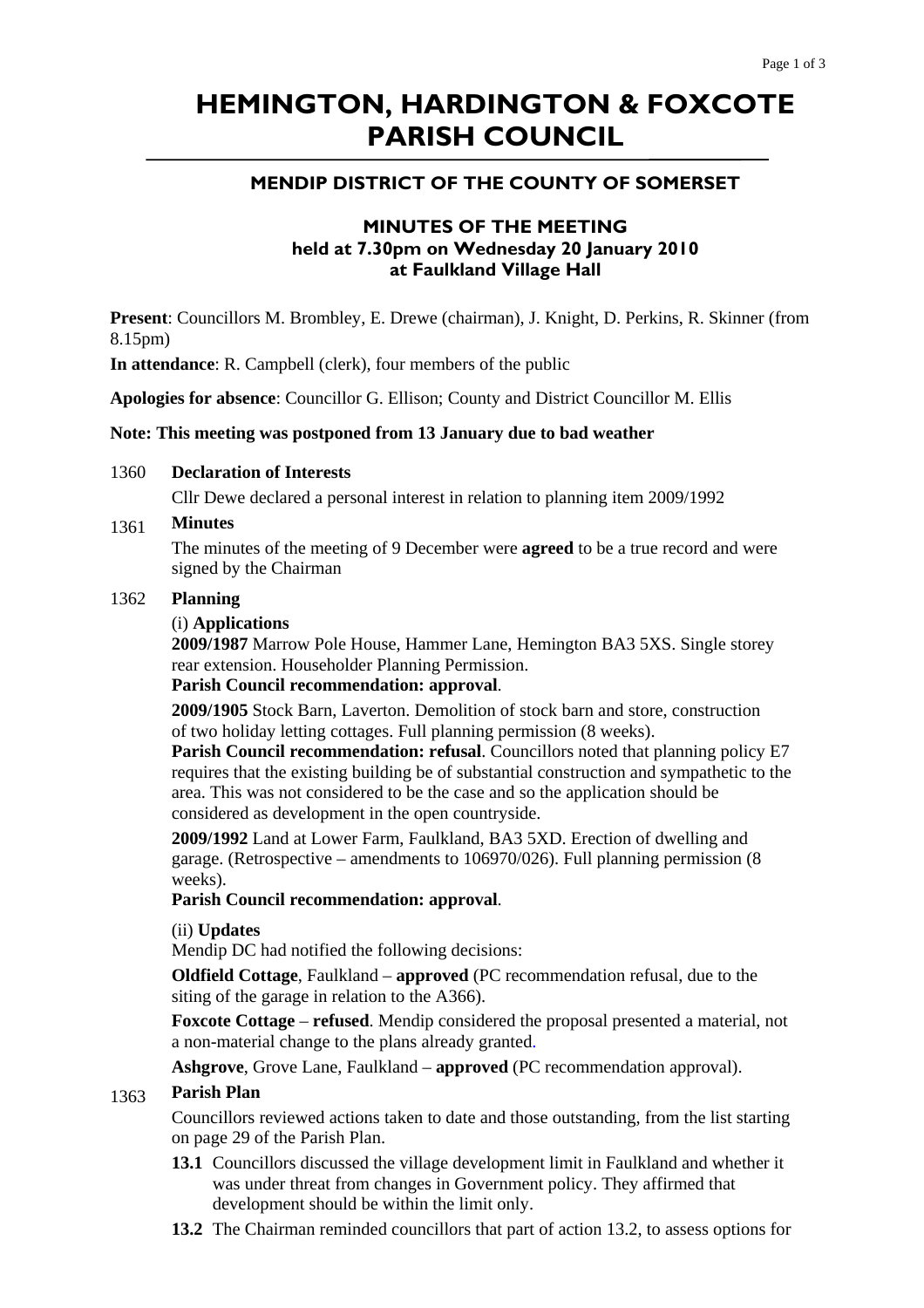an alternate location for the village hall, had not been endorsed by the Parish Council.

- **13.4** The villager attending the Police Community Support Officer's meetings to be asked to report on them to the parish council.
- **13.5** A design statement was being prepared under the auspices of the Parish Plan Group and a proposal for a Conservation Area could follow from this.
- **13.6** Play equipment had been replaced at Faulkland Playing Field and a safety surface was being provided. Relocation of the play area was not being considered at present.

Cllr Ellison regularly walks the footpaths and repairs or reports damage.

**13.7** The second speed sign had arrived; its solar panel was on order.

 White lining as a safety measure had been done at Bishop Street and opposite Grove Lane, but not yet at Browns Lane.

 Footway widening at Faulkland Green had failed Somerset CC's costing test. Cllr Brombley said that no measures had been taken to slow traffic on the A366 outside Faulkland village.

 The effectiveness of new freight route signage would be gauged once the Norton St Philip weight limit was in place.

 The designation of 'village gateways' had still to be made. The area traffic engineer to be contacted about this.

Councillors agreed to review the Parish Plan at regular intervals

#### 1364 **Playing Field**

(i) **Youth building** Cllr Drewe had completed the drawings and would submit the application with the agreed cheque (Minute 1353 (i)).

Councillors **agreed** unanimously to end the temporary halt (Minute 1343) and proceed with the erection of the building when permission was granted.

(ii) **Play area** Noted that the insurance excess is £125. A claim had been discussed with the insurer and confirmation of the value of repairs was awaited from the manufacturer.

**Agreed** to spend up to £250 for posts and edging for the safety surface bark (proposed Cllr Brombley). Use of a tractor with post hole borer to be sought.

(iii) **Hedge cutting** Nothing to report

## 1365 **Finance**

(i) **Budget 2010/11** Cllr Skinner joined the meeting. Councillors reviewed the draft budget line by line and made adjustments. A copy of the **agreed** budget is attached to these minutes. Grant allocation will not include a grant to the Pre-school.

(ii) **Precept** A precept of £6.750 for 2010/11, unchanged for the third year running, was **agreed** (proposed Cllr Perkins).

(iii) **Bills for payment** The following bills were agreed for payment (proposed by Cllr Perkins): Quadron – grass cutting £1322 inc VAT; Mendip DC – planning application fee £167.50; Clerk's salary for January

The following previously agreed item had been paid since the last meeting: Midsummer Energy – solar panel for speed sign £521.50 inc VAT.

## 1366 **Maintenance, repairs and Renewals**

**Flagpole at Faulkland Green** Cllr Brombley questioned whether one was needed.

## 1367 **Traffic and Highways**

(i) **Speed sign** The solar panel had been ordered

(ii) Councillors noted the closure of Southfield Hill, Hemington for 2 weeks from 25 January, for drainage works.